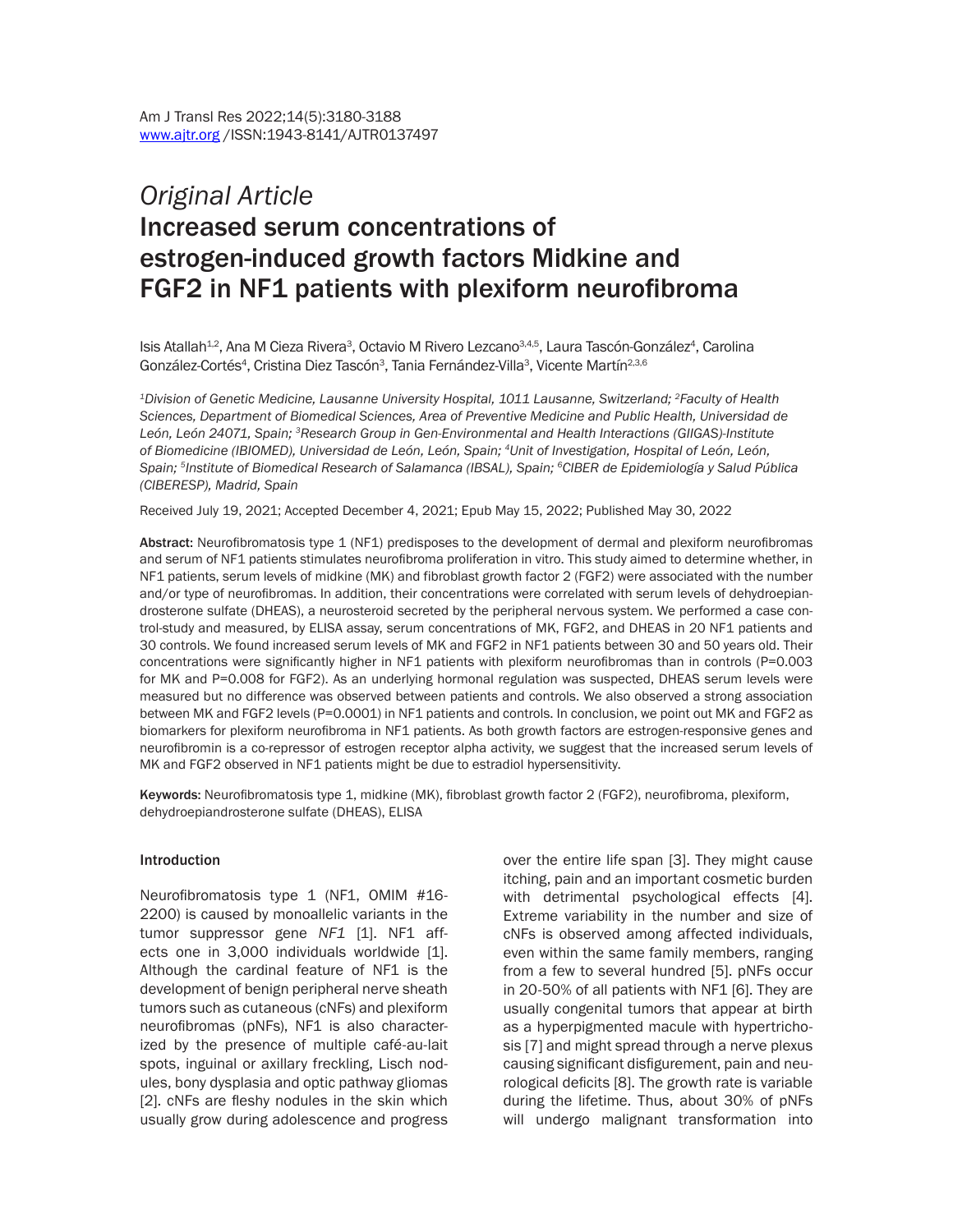malignant peripheral nerve sheath tumors (MPNST) [9], which have a poor prognosis [10]. The esthetic impact of cNFs and pNFs has been described as the most distressing symptom for NF1 patients [11].

Serum from NF1 patients enhanced proliferation of human neurofibroma-derived primary Schwann cells and endothelial cells "in vitro" [12], suggesting that it might contain some growth factors that stimulate the number and growth of neurofibromas. Previous studies have shown expression of MK and FGF2 in S-100 positive Schwann cells of the skin and blood vessels of cNFs, pNFs and MPNSTs of NF1 patients [13, 14]. MK is a heparin-binding growth factor, intensely expressed in the midgestation involved in neurogenesis, epithelialmesenchymal interactions and mesoderm remodeling during embryogenesis [15, 16]. Thus it plays a critical role in growth, survival, migration, angiogenesis and cellular carcinogenesis [17]. MK expression is enhanced in many human carcinomas such as lung, gastrointestinal, urinary bladder and prostate carcinoma [18, 19]. FGF2 is a potent mitogen expressed widely during embryogenesis [20], proliferation, differentiation, survival, motility [21] and angiogenesis [22]. Increased FGF2 levels have been observed in plasma samples of patients affected by diverse malignancies, such as leukemia and lung and breast cancers, especially when metastases are present [23, 24].

Despite several studies, no biomarker has been found to predict the clinical burden of neurofibromas in NF1 patients. Identifying the growth factors involved in benign peripheral nerve sheath tumor growth might allow researchers to develop treatment strategies. This study aimed to investigate whether serum levels of MK and FGF2 were correlated with the number and/or type of neurofibromas in NF1 patients. In addition, as an underlaying hormonal regulation was suspected, their levels were correlated with serum levels of dehydroepiandrosterone sulfate (DHEAS), a neurosteroid secreted by the peripheral nervous system.

## Materials and methods

## *Study design*

This study was designed as a nested case-control study. Cases were identified by using the database of the Public Health Primary Care system and the database from the Complejo Asistencial Universitario de Leon. Only patients that fulfilled the National Institute of Health diagnosis criteria for NF1 (13) were included. Patients with optic glioma, malignant peripheral nerve sheath tumors or other kinds of malignancy were excluded to avoid confounding factors. Twenty patients provided written consent and underwent clinical examination. For each case, 1 to 2 controls from the León Health Area were included and matched for sex and age. The Institutional Review Board and Ethics Committee approved the study protocol (approval number 1060).

## *Patients*

The study sample consisted of 20 cases (mean age 40.2 years, SD 16.8 years; 50% women) and 30 controls (mean age 41.4 years, SD 17.4 years; 50% women). Nine patients carried a plexiform neurofibroma. cNFs were counted and scored as following: 0 cNF, 1-50 cNFs and >50 cNFs. Clinical features of NF1 patients are shown in Table 1. For statistical analysis, the age was recoded into three categories (≤30 years, 30-50 years and >50 years).

#### *Serum collection and enzyme-linked immunosorbent assay*

Blood samples were collected from NF1 patients and controls, stored at room temperature for 30 min and subsequently centrifuged at  $1250 \times g$  for 13 minutes at 4°C (Eppendorf Centrifuge 5810R). The supernatant was transferred into microtubes and frozen at -80°C until use. MK and FGF2 concentrations were measured by enzyme-linked immunosorbent ELISA assay according to manufacturer's protocol: MK and FGF2 ELISA kits from Antigenix America and DHEAS Elisa Kit from Elabscience. ELISA range detection for MK: 23.44-3000 pg/ml, FGF2 range: 23.44-3000 pg/ml and DHEAS range: 15.63- 1000 ng/ml.

#### *Statistical analysis*

Descriptive statistics were used to describe patient baseline characteristics. Quantitative variables were assessed with measures of centralisation and dispersion, while qualitative variables were described by relative frequencies with 95% confidence intervals. The correlation between MK and FGF2 levels was assessed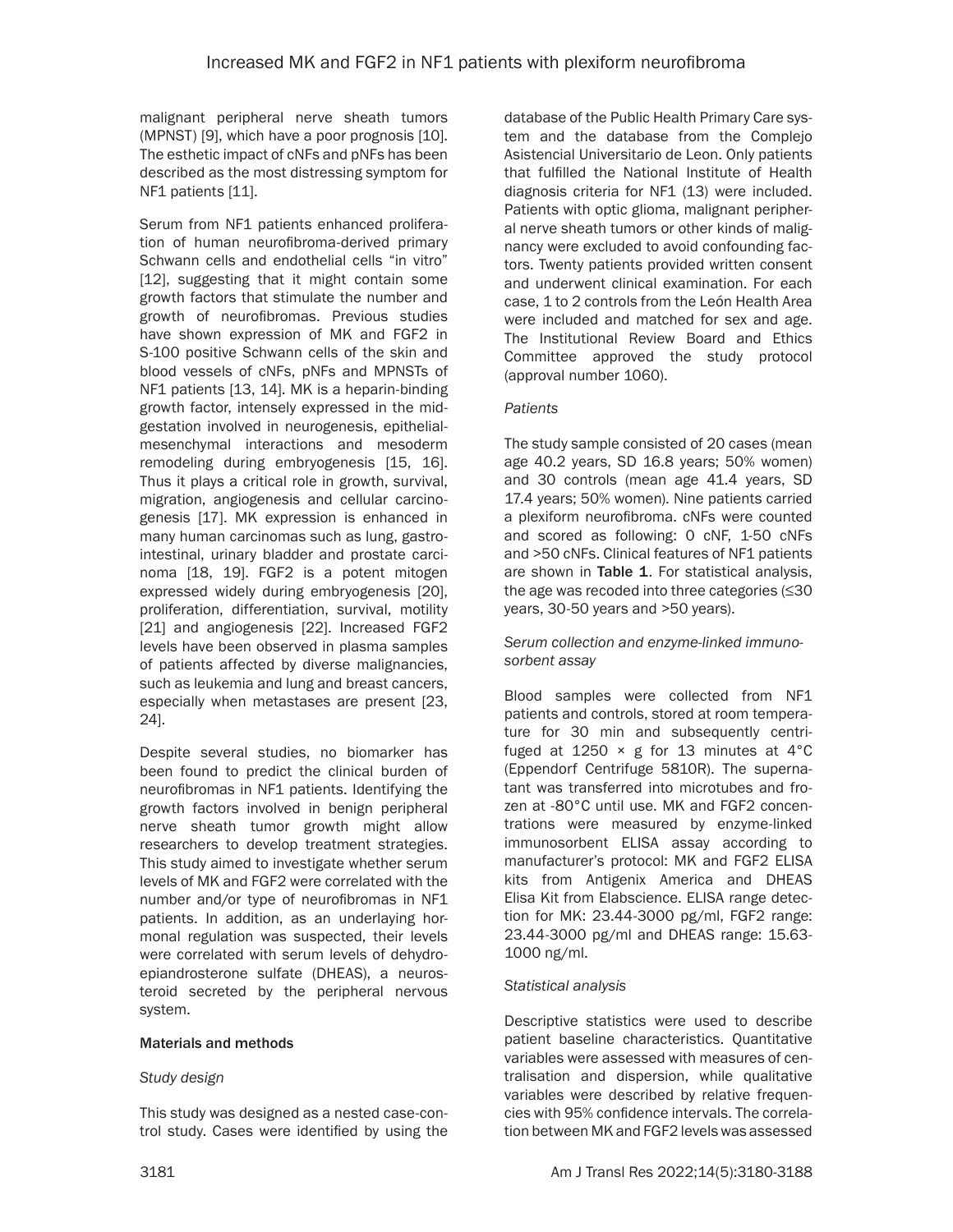| Case           | Sex/<br>age        | cNF      | pNF          | Location      | CAL      | Frecking                       | Optic<br>glioma | Lisch nodules            | Osseous dysplasia                    | Inheritance | <b>MK</b><br>(ng/ml) | FGF <sub>2</sub><br>(ng/ml) | <b>DHEAS</b><br>(ng/ml) |
|----------------|--------------------|----------|--------------|---------------|----------|--------------------------------|-----------------|--------------------------|--------------------------------------|-------------|----------------------|-----------------------------|-------------------------|
| $\mathbf{1}$   | $F/9$ <sup>*</sup> | $\Omega$ | $\mathbf{1}$ | Sacral plexus | $6 - 20$ | <b>Diffuse</b>                 | No              | No                       | Severe scoliosis                     | Maternal    | 0.31                 | 1.06                        | 138.9                   |
| $\overline{2}$ | $M/21**$           | 0        | 0            |               | $6 - 20$ | Axillary                       | No              | No, choroidal nevus      | No.                                  | Paternal    | 0.62                 | 1.73                        | 118.3                   |
| 3              | M/22               | 1-50     | 1            | Sacral plexus | $6 - 20$ | Axillary                       | No              | No                       | Sphenoidal dysplasia                 | "De novo"   | <b>ND</b>            | 0.97                        | 191.2                   |
| 4              | F/22               | 1 to 50  | 1            | Back          | $6 - 20$ | Axillary, submammary           | No              | Yes                      | No                                   | "De novo"   | 0.01                 | <b>ND</b>                   | 140.5                   |
| 5              | F/22               | 1-50     | 1            | Sacral plexus | $6 - 20$ | <b>Diffuse</b>                 | No              | <b>No</b>                | No                                   | "De novo"   | <b>ND</b>            | 1.94                        | 167.1                   |
| 6              | M/28               | 0        | 1            | Sacral plexus | $6 - 20$ | <b>Diffuse</b>                 | <b>No</b>       | Yes                      | Left leg hypertrophy                 | "De novo"   | 0.54                 | 1.94                        | 242.0                   |
| $\overline{7}$ | F/32               | 1-50     | 0            |               | $6 - 20$ | Yes                            | No              | <b>No</b>                | No                                   | "De novo"   | <b>ND</b>            | 1.97                        | 114.1                   |
| 8              | F/35               | $1 - 50$ | 1            | Abdominal     | $6 - 20$ | Axillary                       | <b>No</b>       | <b>No</b>                | No                                   | Paternal    | 2.26                 | 25.4                        | 162.3                   |
| 9              | F/42               | $>50$    | 0            |               | $6 - 20$ | No                             | <b>No</b>       | <b>No</b>                | <b>No</b>                            | "De novo"   | 1.34                 | 17.18                       | 130.2                   |
| 10             | M/42               | 1-50     | 1            | Ankle         | $6 - 20$ | Axillary                       | Yes             | Yes                      | Tibial dysplasia<br>Severe scoliosis | "De novo"   | 1.55                 | 12.72                       | 134.1                   |
| 11             | M/43               | $1 - 50$ | $\mathbf{1}$ | Right arm     | $6 - 20$ | Axillary                       | <b>No</b>       | No data                  | Severe scoliosis                     | "De novo"   | 0.82                 | 6.46                        | 142.5                   |
| 12             | F/44               | 1-50     | 0            |               | $6 - 20$ | <b>Diffuse</b>                 | Yes             | No                       | Severe scoliosis                     | "De novo"   | <b>ND</b>            | 0,27                        | 172.8                   |
| 13             | F/48               | >50      | 0            |               | >20      | <b>Diffuse</b>                 | <b>No</b>       | Yes                      | No                                   | Paternal    | 0.24                 | 1.52                        | 134.7                   |
| 14             | M/51               | 0        | $\Omega$     |               | $6 - 20$ | <b>Diffuse</b>                 | No              | No                       | Kyphoscoliosis                       | "De novo"   | 0.19                 | <b>ND</b>                   | 210.8                   |
| 15             | $F/53*$            | $>50$    | 0            |               | $6 - 20$ | Axillary, inguinal, submammary | No              | Yes + Iris mammillations | <b>No</b>                            | Maternal    | 1.10                 | 8.42                        | 321.9                   |
| 16             | $M/54$ *           | >50      | $\mathbf{1}$ | Paratracheal  | $6 - 20$ | Axillary                       | No              | No                       | No                                   | "De novo"   | 0.14                 | <b>ND</b>                   | 158.8                   |
| 17             | M/60               | 1-50     | 0            |               | $6 - 20$ | No                             | No              | Yes                      | <b>No</b>                            | Maternal    | 0.07                 | <b>ND</b>                   | 141.9                   |
| 18             | M/61               | 1-50     | 0            |               | $6 - 20$ | Axillary                       | <b>No</b>       | Yes                      | No                                   | Paternal    | 0.91                 | 5.80                        | 207.6                   |
| 19             | $F/63*$            | >50      | 0            |               | < 6      | Axillary                       | No              | Yes                      | Partial sphenoid agenesis            | Maternal    | 0.94                 | 6.27                        | 440.7                   |
| 20             | M/76               | 1-50     | 0            |               | $6 - 20$ | Axillary                       | No              | Yes                      | No                                   | Paternal    | 0.14                 | <b>ND</b>                   | 164.2                   |

Table 1. MK, FGF2 and DHEAS serum levels and clinical features of NF1 patients

Abbreviations: NF1: neurofibromatosis type 1; cNF: cutaneous neurofibroma; pNF: plexiform neurofibroma; CAL: café-au-lait macules; MK: midkine; FGF2: fibroblast growth factor 2; DHEAS: dehydroepiandrosterone sulfate; ND: n and \*\* are 2 members belonging to two different NF1 families.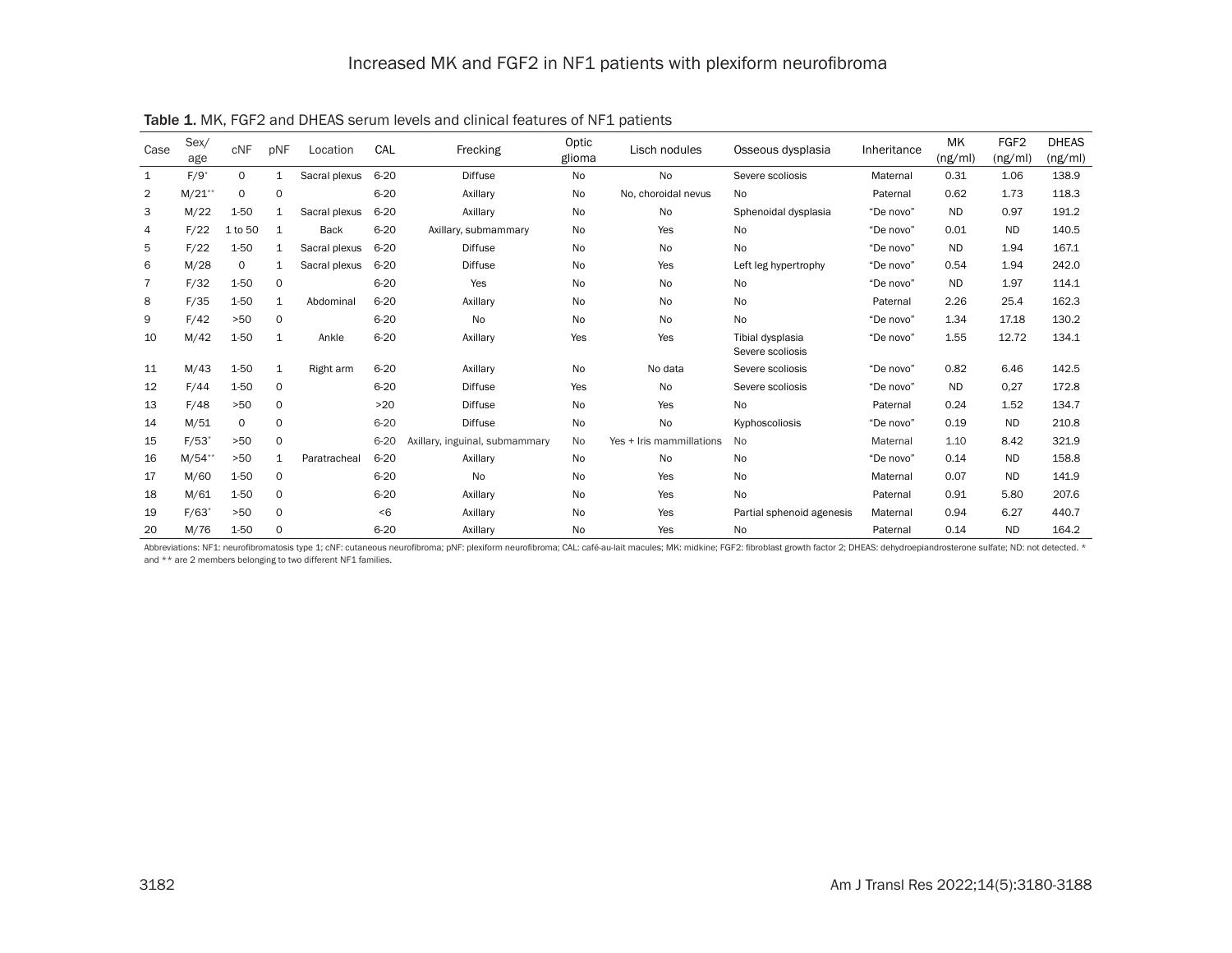by linear regression. Student's t-test and ANOVA test were performed to compare means.

Levene's test was performed to check homogeneity of variance. The Mann-Whitney test was used to compare the non-parametric values between two groups and the Kruskal-Wallis test was used to check the heterogeneity of the samples and to compare the non-parametric values between n groups. A significance level of 5% was considered in all analyses. The Statistical Package for Social Sciences (SPSS®) for Mac (Version 26) (IBM) was used for the statistical analysis.

## Results

#### *MK levels*

The mean serum MK concentration was 0.56 ng/ml (SD 0.63 ng/ml) in NF1 patients and 0.40 ng/ml (SD 0.30 ng/ml) in healthy subjects (P=0.913). No difference in gender, number of cNF or presence of pNF was observed. MK serum levels showed an age dependent pattern (P=0.083) with  $0.25$  ng/ml in <30 years group, 0.89 ng/ml in the 30-50 years group, and 0.50 ng/ml in patients older than 50 years (Figure 1). In controls, serum MK concentrations varied slightly with age: 0.36 ng/ ml, 0.46 ng/ml and 0.41 ng/ml for <30 years, 30-50 years and >50 years, respectively (P=0.524) (Figure 1). Higher serum MK levels were found in NF1 patients than in controls aged between 30 to 50 years, but the difference was not significant (P=0.245). However, in this age group, NF1 patients with a pNF had 3 fold levels of MK compared with NF1 patients without pNF (1.54 ng/ml versus 0.44 ng/mL; P=0.076) (Figure 1). When comparing with controls, MK levels were significantly increased in NF1 patients carrying pNF (0.71 ng/ml versus 3.32 ng/ml respectively; P=0.003).

## *FGF2 levels*

The mean concentration of serum FGF2 for NF1 patients was 4.66 ng/ml (SD 6.79 ng/ml) and 2.65 ng/ml (SD 4.02 ng/ml) for controls (P=0.390). FGF2 levels showed a triphasic age-dependent pattern in NF1 patients (P= 0.056) (1.27 ng/l, 9.28 ng/L and 2.93 ng/l). FGF2 serum levels in controls declined with age: 3.24 ng/l, 2.91 ng/l and 1.295 ng/l for <30 years, 30-50 years and >50 years groups (P=0.161) (Figure 1). Analysis of FGF2 concentration in NF1 patients did not reveal any association with gender, number of cNF or presence of a pNF. Despite higher levels of FGF2 in NF1 patients than in controls in the age group 30 to 50 years, difference was not significant (P=0.112; Figure 1). In this age group, NF1 patients with pNF showed higher FGF2 levels in comparison with NF1 patients without pNF (14.935 ng/l versus 4.744 ng/l; P=0.198) (Figure 1). This difference reached significance when compared with controls (6.12 ng/l in controls; P=0.006).

### *Relationship between serum MK and FGF2 concentrations*

A strong relationship was observed between MK and FGF2 expression levels in both NF1 patients and controls (P≤0.0001; Figure 2).

#### *DHEAS levels*

The mean serum DHEAS concentration was 181 ng/ml (SD 78 ng/ml) in NF1 patients and 159 ng/ml (SD 35.8 ng/ml) in healthy subjects (P=0.235) (Figure 1). No differences in gender, number of cNF and presence of pNF (Figure 1) were observed.

## **Discussion**

Several studies have previously attempted to identify the growth factors involved in neurofibroma proliferation in the serum of NF1 patients. Higher serum concentrations of fetal antigen-1 [25], melanocyte inhibitory activity and melanin related metabolite 5-S-cysteinyldopa [26], MK and Stem cell factor [27] have been previously found in NF1 patients, although their levels were not associated with type or number or neurofibromas.

In this study, we found that NF1 patients carrying a pNF have higher serum levels of MK and FGF2. However, this difference was observed only in the cohort of patients aged between 30 and 50 years. While an increase in serum MK levels upon reaching adulthood has been observed in a prior study [27], a decline of MK levels with older age in NF1 patients has not been reported so far; the fact that it showed up in our study may be related to the higher mean age of our NF1 patients. An age-related pattern of FGF2 serum levels in humans has not been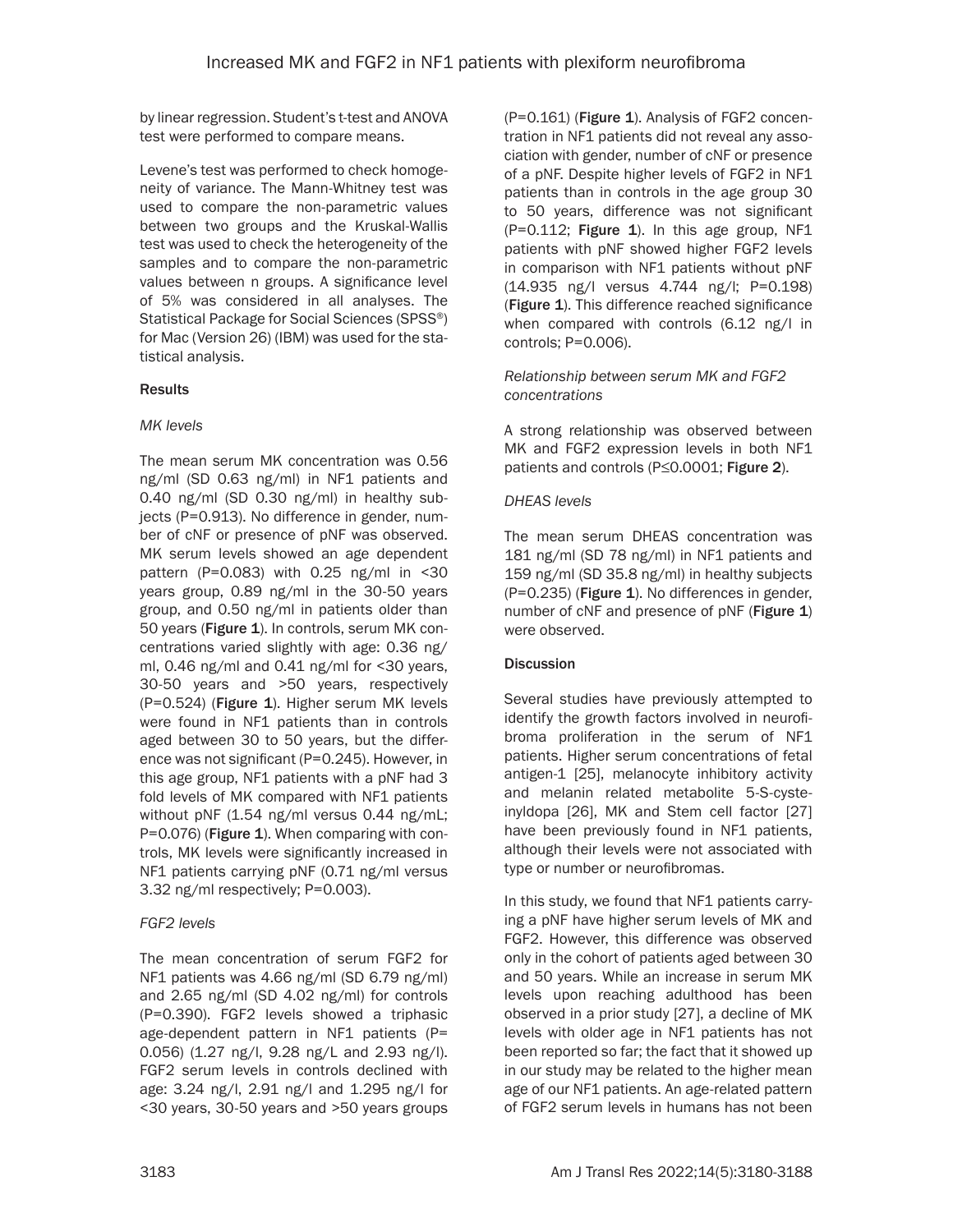# Increased MK and FGF2 in NF1 patients with plexiform neurofibroma



Figure 1. Mean MK, FGF2 and DHEAS serum levels. (A) According to NF1 status among the different age groups (<30, 30-50 and >50 years) and (B) according to the presence of pNF in NF1 patients among the different age groups (<30, 30-50 and >50 years).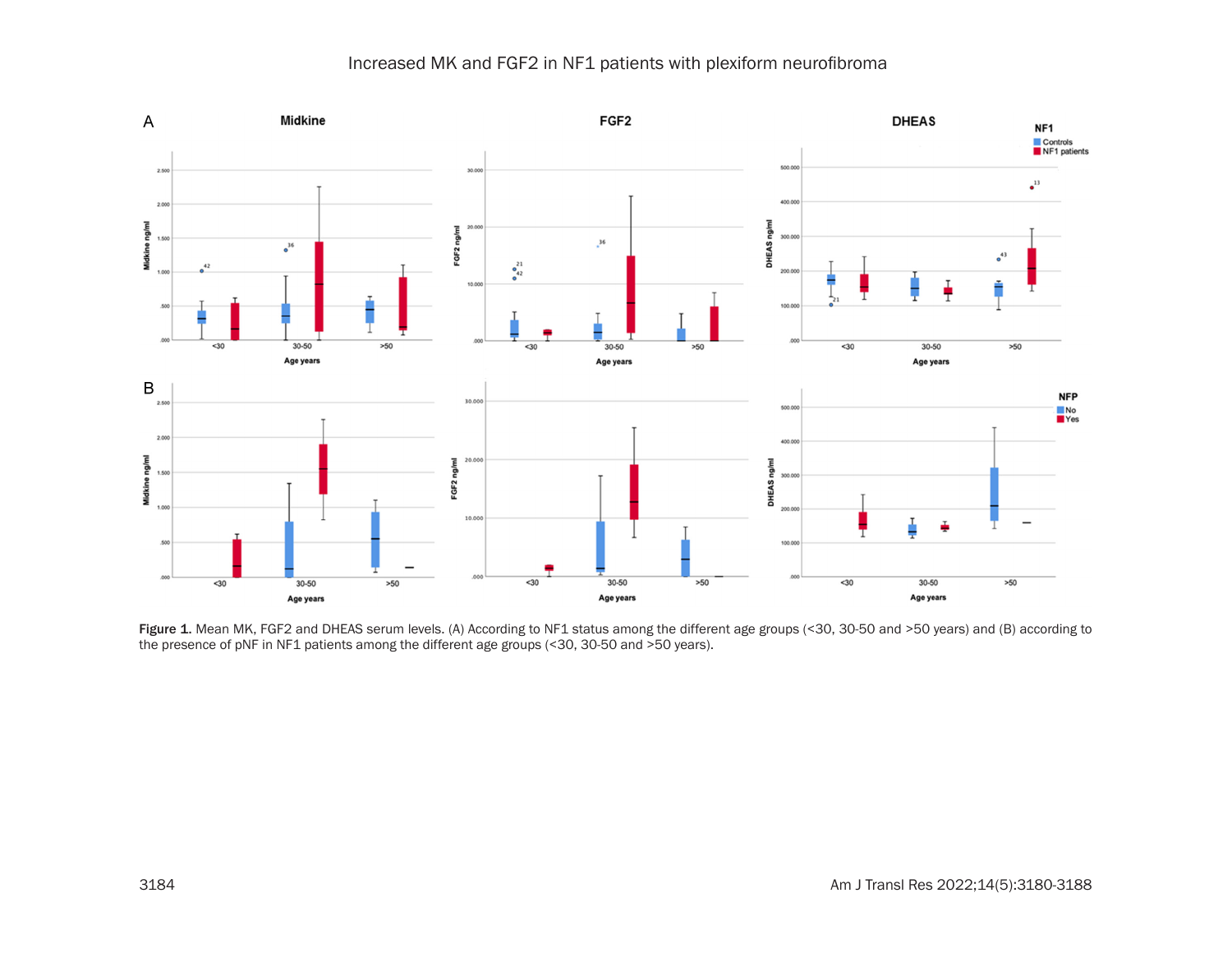

Figure 2. Strong association of MK and FGF2 serum levels in NF1 patients and controls.

described yet but a down-regulation of FGF2 has been observed in senescent mouse embryonic fibroblasts [28] and human mesenchymederived progenitor cells [29].

Unlike previously reported [27], we did not find a significant difference in MK levels between NF1 patients and controls. This might be due to our small number of patients, which is the main limitation of this study, and most importantly to our exclusion criteria. To avoid bias, we excluded NF1 patients presenting with malignancies that are known to express high MK levels (>1 ng/mL).

The age-related levels of both growth factors and the preferential growth of neurofibromas during puberty and pregnancy [30, 31] might suggest an underlying hormonal regulation. We considered dehydroepiandrosterone (DH-EA) and its sulfate-ester (DHEAS) as hormone candidates to explain neurofibroma proliferation as they are among the neurosteroids secreted by the peripheral nervous system [32] and they show a similar age-dependent secretion pattern [33]. Serum DHEAS levels are high during fetal life, fall rapidly after birth and remain low until adrenarche. Serum levels increase again around age of 25-30 years followed by an age-dependent decline [34]. Although DHEAS was an interesting candidate, we did not observe any difference in DHEAS levels between NF1 patients and controls.

Surprisingly, we did find a strong association between the serum levels of the two distinct

growth factors, MK and FGF2, both in NF1 patients and in controls. To our knowledge, this is the first time that such a relationship is observed between both growth factors. A similar strong linear correlation was observed for 17βestradiol (E2) and MK in the serum of patients with lung adenocarcinoma [35]. In that study, E2 was able to enhance MK transcription by inducing recruitment of estrogen receptor β (ER-β) to the estrogenresponsive element (ERE) in the MK promoter in lung adenocarcinoma cells. They ob-

served an analogous effect for ER-α in MCF-7 breast cancer cells [35]. FGF2 is also known to be an estrogen response gene [36, 37]. Thus, E2 induce FGF2 secretion mainly through the classical ER-α and -β in both normal and cancer cells [37-40], but also through the GPER/ EGFR/ERK/c-fos/AP-1 signaling cascade in cancer-associated fibroblasts [41]. Noteworthy, DHEA and DHEAS are the main precursors of active estrogens in women [42] and DHEA is also able to stimulate GPER and ER-α36 [43].

This E2 signaling pathway might be relevant in NF1 patients as neurofibromin was shown to repress ERα signaling in a GTP independent manner, by localizing with ER on an ERE in breast cancer cells [44]. In that study, neurofibromin depletion causes estradiol hypersensitivity by increasing ER recruitment to EREs and expression of estrogen response genes [44]. Therefore, we could hypothesize that NF1 patients who carried abnormal neurofibromin might display an increased estradiol sensitivity leading to increased expression of FGF2 and MK (Figure 3).

In conclusion, our study identifies MK and FGF2 as biomarkers for pNF in NF1 patients. We observed an age-dependent secretion pattern of both growth factors as well as a strong association between serum levels of FGF2 and MK in NF1 patients and controls. As both growth factors are estrogen-responsive genes, we hypothesized that they might be simultaneously expressed in response to E2. FGF2 ER-like signaling could also contribute to MK secretion.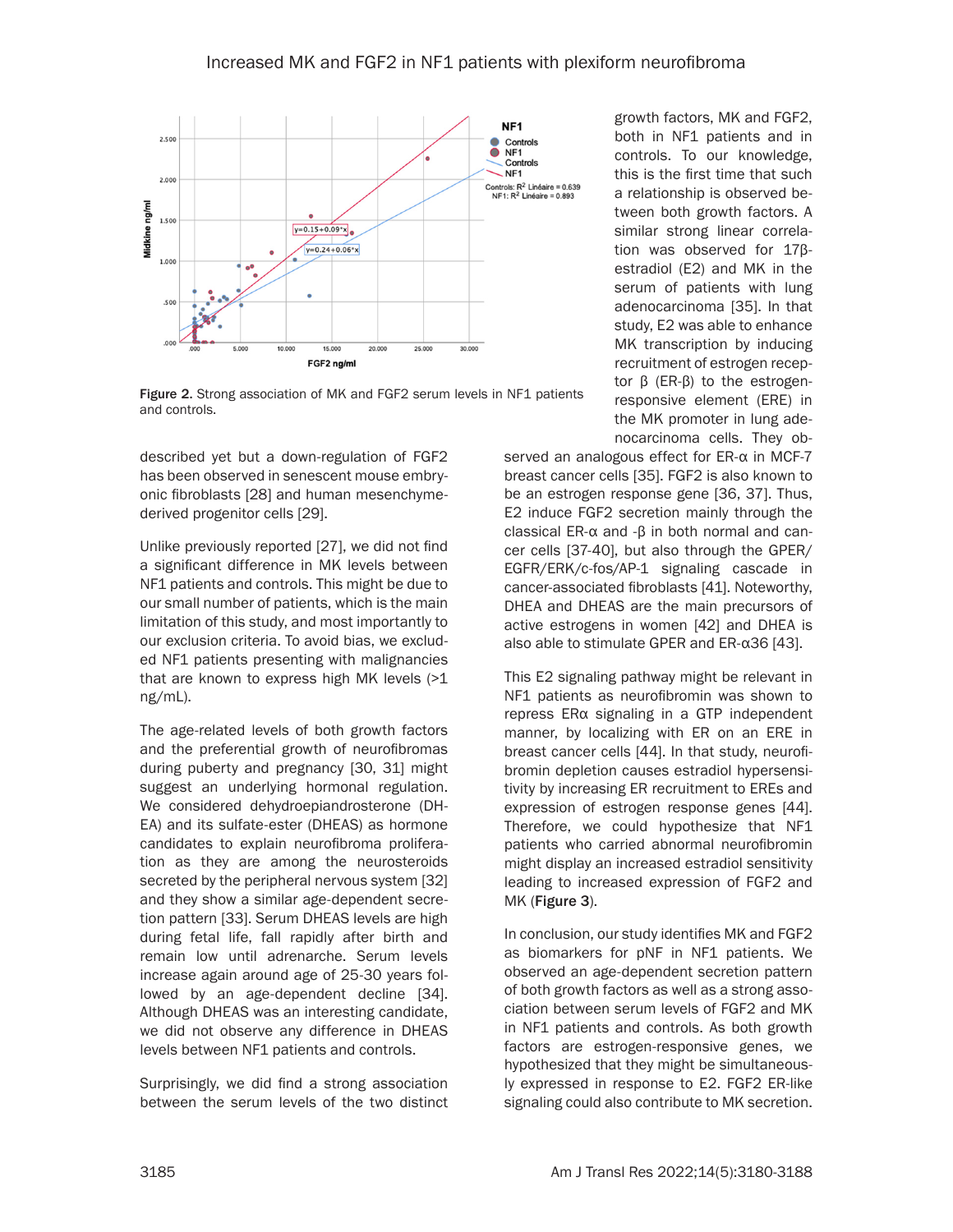

Figure 3. Illustration depicts the hypothetical relationship between midkine, FGF2, ER and neurofibromin in NF1 patients. E2 binds to ERα in the membrane, cytoplasm and/or nucleus. Activated ER forms homodimers recognize the ERE sequence and induce gene transcription [45]. Growth factors can also induce ER activity as a transcription factor and induce gene transcription. Neurofibromin acts as a co-repressor of E2 induced gene transcription [44]. In NF1 patients, mutant neurofibromin may lack E2 repressor activity and may allow transcription of genes that should be repressed, such as *MK* and *FGF2*. E2 can also bind GPER, which mediates non-genomic effects of estrogen and actives the G protein-dependent signaling pathway [46]. Thus GPER mediates a feedforward FGF2/FGFR1 paracrine activation [41]. DHEA is also able to induce estrogen signaling by binding to GPER and ER-α36 [43]. Receiver operating characteristic curve and diagnostic values or midkine as tumor marker for colorectal carcinoma. The area under the curve is 0.868 indicating that the diagnostic accuracy can be described as good. The optimal cut-off value of 56.42 pg/mL yields a balanced relationship between 84.3% sensitivity and 75.4% specificity. Abbreviations: CoR, coregulator; DHEA, dehydroepiandrostenedione; E217-beta, estradiol; ER, estrogen receptor; ERE, estrogen responsive element; FGF2, fibroblast growth factor 2; FGFR, fibroblast growth factor receptor, ECM, extracellular matrix, GPER, G protein-coupled estrogen receptor; MK, midkine; NF1, neurofibromin; mut, mutant.

Both mechanisms are relevant in NF1 patients as neurofibromin deficiency might lead to estradiol hypersensitivity and increased expression of estrogen-related genes. These hypotheses might need additional exploration.

#### Acknowledgements

We wish to express our gratitude to the patients who participated in this study and we thank Prof. Superti-Furga for his expertise and help in reviewing and revising this manuscript. This study was supported by a research grant from the Conserjería de Sanidad de la Junta de Castilla y León (GRS 571/A/10; 2010-12) assigned to Isis Atallah.

#### Disclosure of conflict of interest

None.

Address correspondence to: Dr. Isis Atallah, Division of Genetic Medicine, CHUV, Avenue Pierre Decker 5, CH 1011 Lausanne, Switzerland. Tel: +41-213140000 Ext. 61173; Fax: +41-213143392; E-mail: [maria-isis.atallah-gonzalez@chuv.ch](mailto:maria-isis.atallah-gonzalez@chuv.ch)

#### References

[1] Gutmann DH, Aylsworth A, Carey JC, Korf B, Marks J, Pyeritz RE, Rubenstein A and Viskochil D. The diagnostic evaluation and multidisciplinary management of neurofibromatosis 1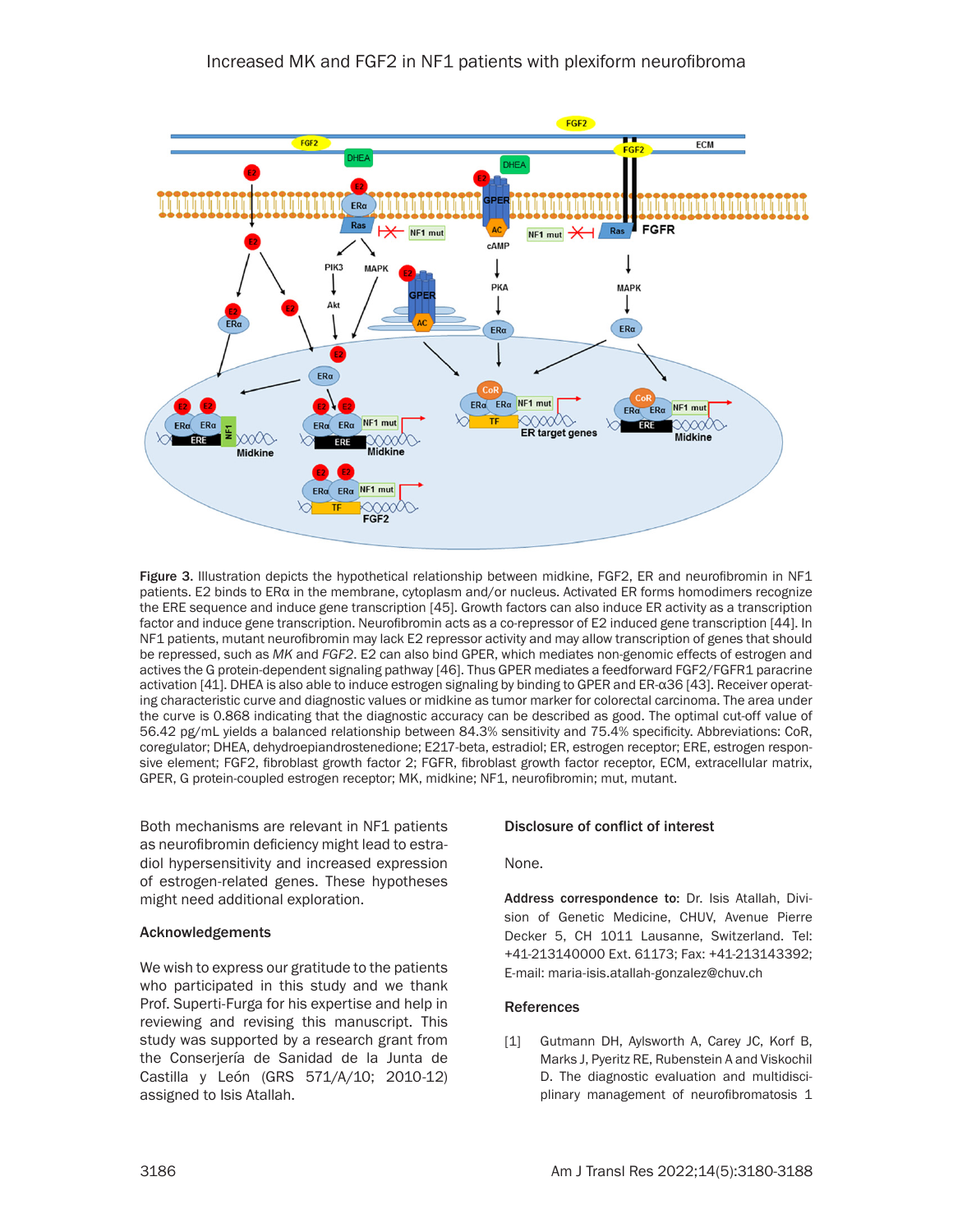and neurofibromatosis 2. JAMA 1997; 278: 51- 57.

- [2] Fibromatosis N. Conference statement. National Institutes of Health Consensus Development Conference. Arch Neurol 1988; 45: 575- 578.
- [3] Jett K and Friedman JM. Clinical and genetic aspects of neurofibromatosis 1. Genet Med 2010; 12: 1-11.
- [4] Ablon J. Social stigma in neurofibromatosis type 1. In: Upadhyaya M, Cooper D, editors. Neurofibromatosis type 1: molecular and cellular biology. Berlin, Heidelberg: Springer; 2012. pp. 673-682.
- [5] Ortonne N, Wolkenstein P, Blakeley JO, Korf B, Plotkin SR, Riccardi VM, Miller DC, Huson S, Peltonen J, Rosenberg A, Carroll SL, Verma SK, Mautner V, Upadhyaya M and Stemmer-Rachamimov A. Cutaneous neurofibromas: current clinical and pathologic issues. Neurology 2018; 91 Suppl 1: S5-S13.
- [6] Korf BR. Plexiform neurofibromas. Am J Med Genet 1999; 89: 31-37.
- [7] Huson SM, Harper PS and Compston DA. Von Recklinghausen neurofibromatosis. A clinical and population study in south-east Wales. Brain 1988; 111: 1355-1381.
- [8] Hirbe AC and Gutmann DH. Neurofibromatosis type 1: a multidisciplinary approach to care. Lancet Neurol 2014; 13: 834-843.
- [9] Ferner RE and O'Doherty MJ. Neurofibroma and schwannoma. Curr Opin Neurol 2002; 15: 679-684.
- [10] Ducatman BS, Scheithauer BW, Piepgras DG, Reiman HM and Ilstrup DM. Malignant peripheral nerve sheath tumors. A clinicopathologic study of 120 cases. Cancer 1986; 57: 2006- 2021.
- [11] Wolkenstein P, Zeller J, Revuz J, Ecosse E and Leplege A. Quality-of-life impairment in neurofibromatosis type 1: a cross-sectional study of 128 cases. Arch Dermatol 2001; 137: 1421- 1425.
- [12] Mashour GA, Driever PH, Hartmann M, Drissel SN, Zhang T, Scharf B, Felderhoff-Müser U, Sakuma S, Friedrich RE, Martuza RL, Mautner VF and Kurtz A. Circulating growth factor levels are associated with tumorigenesis in neurofibromatosis type 1. Clin Cancer Res 2004; 10: 5677-5683.
- [13] Mashour GA, Wang HL, Cabal-Manzano R, Wellstein A, Martuza RL and Kurtz A. Aberrant cutaneous expression of the angiogenic factor midkine is associated with neurofibromatosis type-1. J Invest Dermatol 1999; 113: 398-402.
- [14] Mashour GA, Ratner N, Khan GA, Wang HL, Martuza RL and Kurtz A. The angiogenic factor midkine is aberrantly expressed in NF1-deficient Schwann cells and is a mitogen for neu-

rofibroma-derived cells. Oncogene 2001; 20: 97-105.

- [15] Kadomatsu K, Huang RP, Suganuma T, Murata F and Muramatsu T. A retinoic acid responsive gene MK found in the teratocarcinoma system is expressed in spatially and temporally controlled manner during mouse embryogenesis. J Cell Biol 1990; 110: 607-616.
- [16] Mitsiadis TA, Salmivirta M, Muramatsu T, Muramatsu H, Rauvala H, Lehtonen E, Jalkanen M and Thesleff I. Expression of the heparin-binding cytokines, midkine (MK) and HB-GAM (pleiotrophin) is associated with epithelialmesenchymal interactions during fetal development and organogenesis. Development 1995; 121: 37-51.
- [17] Muramatsu T. Midkine and pleiotrophin: two related proteins involved in development, survival, inflammation and tumorigenesis. J Biochem 2002; 132: 359-371.
- [18] Kerzerho J, Adotevi O, Castelli FA, Dosset M, Bernardeau K, Szely N, Lang F, Tartour E and Maillere B. The angiogenic growth factor and biomarker midkine is a tumor-shared antigen. J Immunol 2010; 185: 418-423.
- [19] Wang QL, Wang H, Zhao SL, Huang YH and Hou YY. Over-expressed and truncated midkines promote proliferation of BGC823 cells in vitro and tumor growth in vivo. World J Gastroenterol 2008; 14: 1858-1865.
- [20] Arany E and Hill DJ. Fibroblast growth factor-2 and fibroblast growth factor receptor-1 mRNA expression and peptide localization in placentae from normal and diabetic pregnancies. Placenta 1998; 19: 133-142.
- [21] Basilico C and Moscatelli D. The FGF family of growth factors and oncogenes. Adv Cancer Res 1992; 59: 115-165.
- [22] Dow JK and deVere White RW. Fibroblast growth factor 2: its structure and property, paracrine function, tumor angiogenesis, and prostate-related mitogenic and oncogenic functions. Urology 2000; 55: 800-806.
- [23] Ruotsalainen T, Joensuu H, Mattson K and Salven P. High pretreatment serum concentration of basic fibroblast growth factor is a predictor of poor prognosis in small cell lung cancer. Cancer Epidemiol Biomarkers Prev 2002; 11: 1492-1495.
- [24] Brown WS, Tan L, Smith A, Gray NS and Wendt MK. Covalent targeting of fibroblast growth factor receptor inhibits metastatic breast cancer. Mol Cancer Ther 2016; 15: 2096-2106.
- [25] Jensen CH, Schroder HD, Teisner B, Laursen I, Brandrup F and Rasmussen HB. Fetal antigen 1, a member of the epidermal growth factor superfamily, in neurofibromas and serum from patients with neurofibromatosis type 1. Br J Dermatol 1999; 140: 1054-1059.